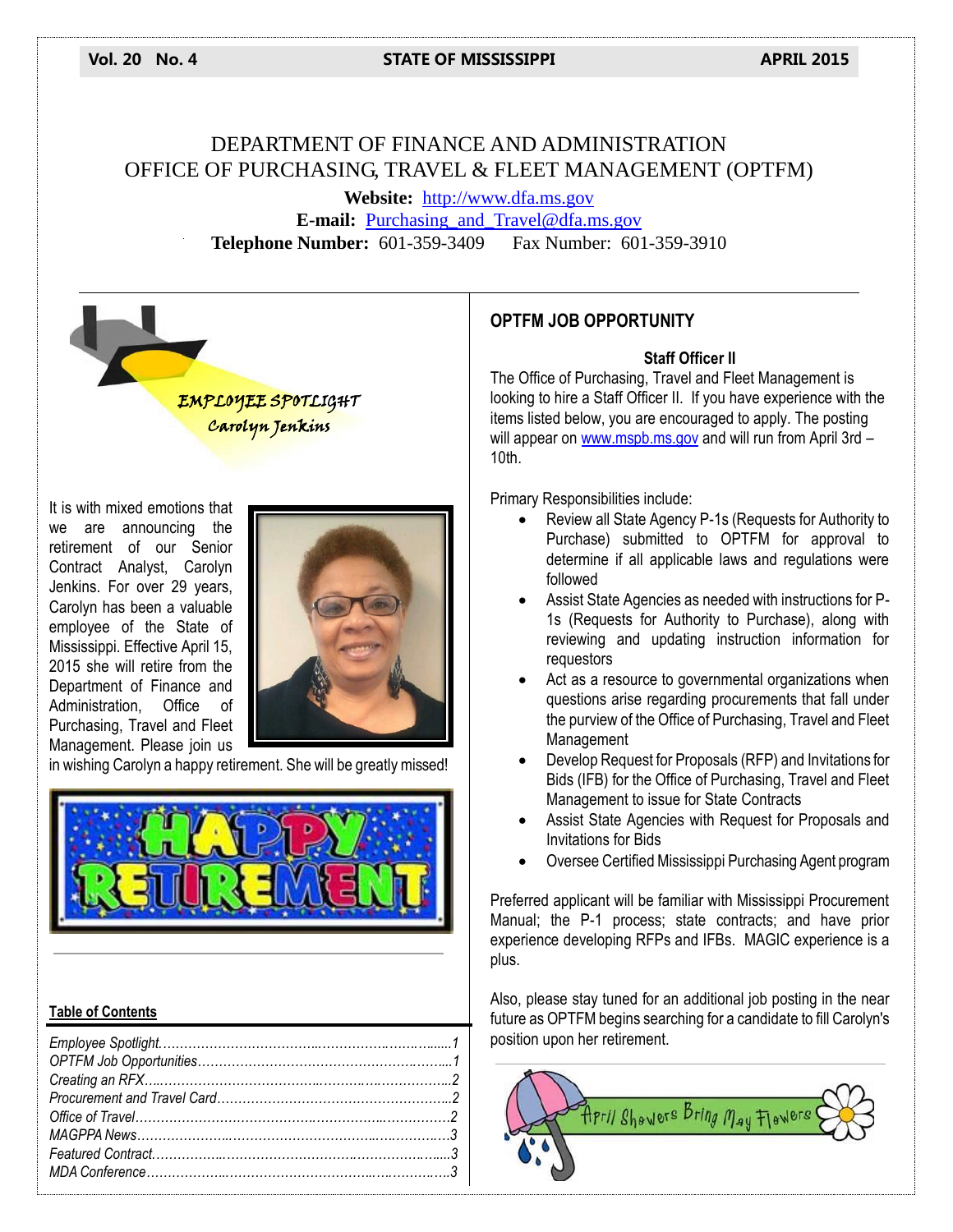## **PURCHASING NOTES – April 2015**

# **CREATING AN RFX IN MAGIC**

MAGIC using agencies, remember, when issuing an RFx (i.e., bid, proposal, RFQ, etc.), all State agencies should be creating the RFx in MAGIC. For instructions on creating the RFx, please visit the following link:

<http://uperform.magic.ms.gov/gm/folder-1.11.6447>

When Agencies create their RFx in MAGIC, there is no need for them to send their information to Mississippi Procurement Technical Assistance Program (MPTAP). The "publish date" that the Agency enters on the RFx automatically sends the notice to MPTAP.

When requiring the vendors to submit their bids electronically, there will be no need for Agencies to enter surrogate bids on behalf of the vendors.

It is also important to note that if an Agency accepts non-electronic responses from the vendors, the Agency will need to enter the surrogate bids on the vendor's behalf in MAGIC. So, requiring vendors to submit electronic bids will decrease the work the Agency has to do once the bid date passes.

However, whether or not an Agency decides to accept nonelectronic bids is strictly up to the Agency**.**

#### **TRAVEL NOTES**

#### **Updating Contract Information Request**

The State Travel Office in the Office of Purchasing, Travel and Fleet Management is requesting that you update your contact information so we can have the most current information on file should we need to contact you.

This is for Program Coordinators within the agency or entity and applies to those who participate in the Travel Card Program or not. In many cases, the contact information would be the same; however, if it is different, please be sure to submit all relevant information using the format below.

**Program Coordinator: Title: Entity: Mailing Address: City, ST ZIP: Phone Number: Email: Website: Travel Card Program Participant: {Yes} {No} {No but Interested} {No Not Interested}**

Please copy and paste your contact information into an email and send it to Laurie at **[laurie.pierce@dfa.ms.gov.](mailto:laurie.pierce@dfa.ms.gov)**



#### **New EMV Chip Procurement and Travel Cards**

Starting around Mid-April, **All** agencies using the state procurement and travel card program will be issued new EMV Chip cards. These cards are being issued by UMB to better protect you and your agency from fraudulent activity. When you use your new card at a chip-activated terminal, the embedded chip protects your information by creating a unique one-time code for each transaction.

*All P-cards and travel cards will be reissued, regardless of the expiration date within the next 30 days.* Once the new EMV p-card is received, all cards should be activated **immediately.** The previous plastic cards will be deactivated within 30 days of receiving the new card. All plastic p-cards should be destroyed by a proper method, such as shredding, and disposed after the EMV card is activated.

Using the new EMV chip card is easy! You simply insert the chip end of the card into the chip-activated terminal with the card facing up. Keep the card in the terminal throughout the transaction and select credit. The card reader will prompt you to remove your card at the appropriate time. If a merchant's terminal is not yet activated to accept chip cards, the transaction can still be completed using the magnetic stripe reader. **Using the card to process online and telephone transactions will not require any new steps.**



Although the card is being replaced, the account number will remain the same. The only differences between the EMV card and the card currently in use will be the way the card is inserted at the terminal and the additional chip located in the card.

For any additional information, questions, and/or concerns, feel free to contact Symone Bounds, Procurement Card Administrator a[t Symone.Bounds@dfa.ms.gov](mailto:Symone.Bounds@dfa.ms.gov) or 601-359-9373, Laurie Pierce, Travel Manager at [laurie.pierce@dfa.ms.gov](mailto:laurie.pierce@dfa.ms.gov) or Ross Campbell, Director of Marketing and Audit a[t Ross.Campbell@dfa.ms.gov](mailto:Ross.Campbell@dfa.ms.gov) or 601-359-2004.

**Page 2**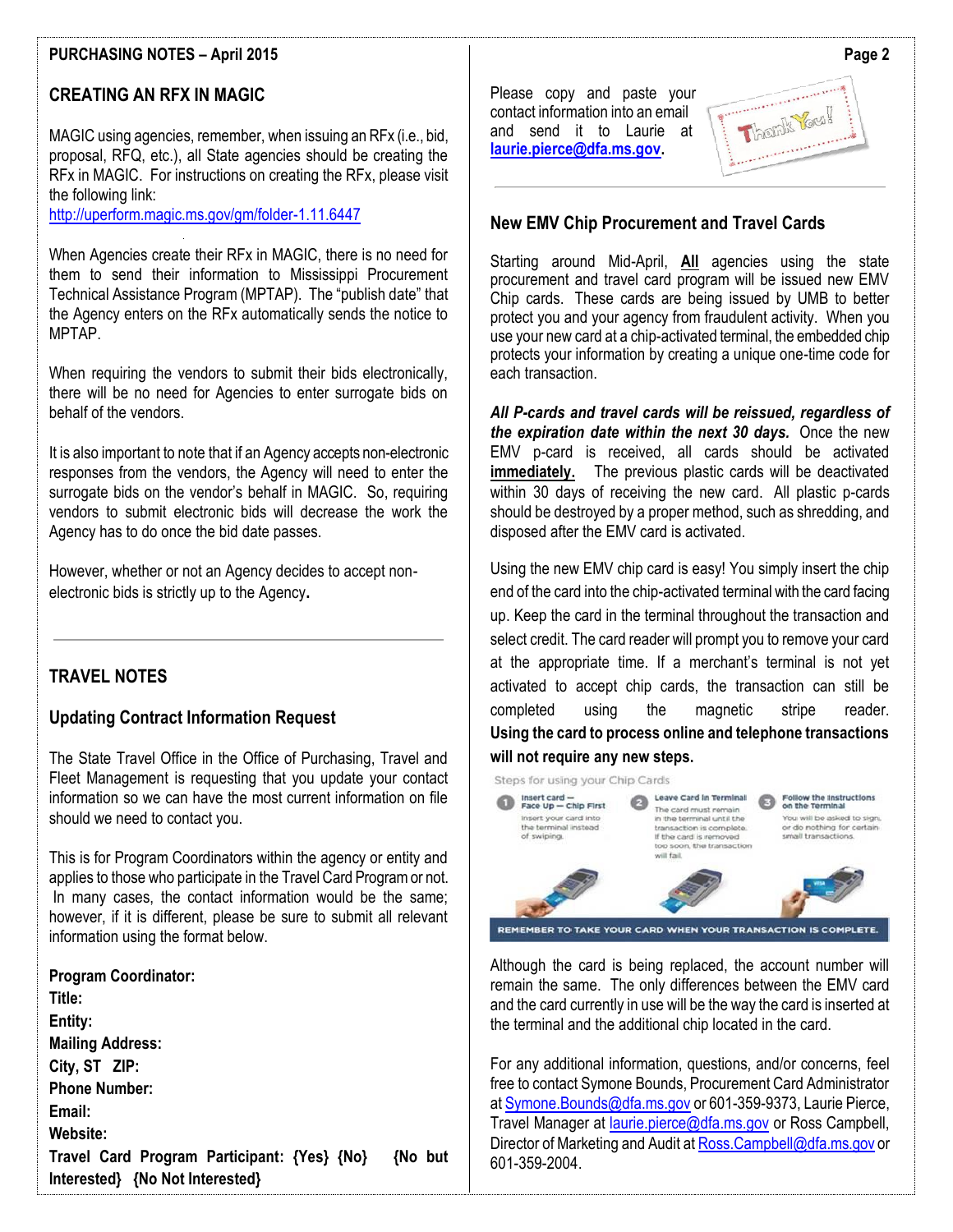#### **PURCHASING NOTES – April 2015**

# **MAGPPA NEWS**

The Office of Purchasing, Travel and Fleet Management would like to recognize the following individuals for awards that were presented to them at the March Purchasing Month Celebration. These individuals were nominated by their peers and scored based on the application received.

í

Purchasing Agent of the Year Marci McCollum Purchasing Manager of the Year Eugene Perry Property Officer of the Year **Leanne Nixon** Property Manager of the Year **Jay Callaway** 



# **GROUNDS MAINTENANCE AND EQUIPMENT**

**Commodity**: Grounds Maintenance Equipment

The Grounds Maintenance Equipment Contract includes tractors ranging from a maximum of 29 engine horsepower to a minimum of 130 engine horsepower and any applicable attachments and options; landscape maintenance equipment and applicable attachments and options such as: Commercial Zero-Turn, Walk-Behind, Stand-on, Push, Rotary, Boom, Flail, and Commercial Front-Mount mowers; Turf-renovation equipment such as: aerators, seeders, and sprayers; Hand-held equipment such as: trimmers, brush cutters, hedge trimmers, edger's, blowers, chainsaws, pole saws, vacuums, and etc.; Golf Maintenance equipment and applicable attachments and options such as: reel mowers, bunker rakes, debris maintenance including blowers, sweepers, vacuums and other specialty equipment; and Gas and Electric powered Golf Carts and 2 and 4 Wheel Drive Utility Transport Vehicles and any applicable attachments and options.

**Type of contract**: Negotiated contract – remember, this means that you can negotiate your best price from the vendors on contract! Negotiated contracts are established on the basis of proposals from many vendors. These proposals are evaluated with contracts being awarded to all vendors whose prices are "comparable." These contracts may be used by any agency. Negotiated contracts are "convenience" contracts and serve to establish a maximum price that can be paid for any item covered by the contract. Agencies may purchase items covered by a negotiated contract from other than the contract vendor provided they follow the applicable procedures set forth in Section 31-7-13 of the Mississippi Code, 1972 Annotated.

**Dates of Contract:** March 1, 2015 through February 29, 2016

**Vendors on Contract**: There are currently 39 vendors on this contract who offer a variety of products mentioned above.

**Contract Link**: These contracts can be viewed at the following link:

[http://www.dfa.state.ms.us/Purchasing/StateContracts/GroundsMa](http://www.dfa.state.ms.us/Purchasing/StateContracts/GroundsMaintenance_006.html) [intenance\\_006.html](http://www.dfa.state.ms.us/Purchasing/StateContracts/GroundsMaintenance_006.html)

**Contract Analyst**: Symone Bounds, [Symone.bounds@dfa.ms.gov](mailto:Symone.bounds@dfa.ms.gov)

**Contract Spend**: During the last reporting period, grounds maintenance equipment spend was \$10,892,734.68.

#### **PURCHASING NOTES – April 2015**

## **MISSISSIPPI DEVELOPMENT AUTHORITY CONFERNCE**

The Mississippi Development Authority (MDA) will host the 2015 Government Procurement Opportunities Conference. MDA is the chief economic developmental agency for the state of Mississippi and primary focus is for minority and small business.

MDA has developed the Mississippi Procurement Technical Assistance Program to provide services to assist MS businesses with procuring government contracts.

"This conference is designed to build relationships between Mississippi businesses and federal, state and local government and corporate buyers. The event will also promote partnerships and strategic alliances to aid Mississippi businesses in competing in the global marketplace."

For more information on the conference see the attached flyer.

mississippi development authority

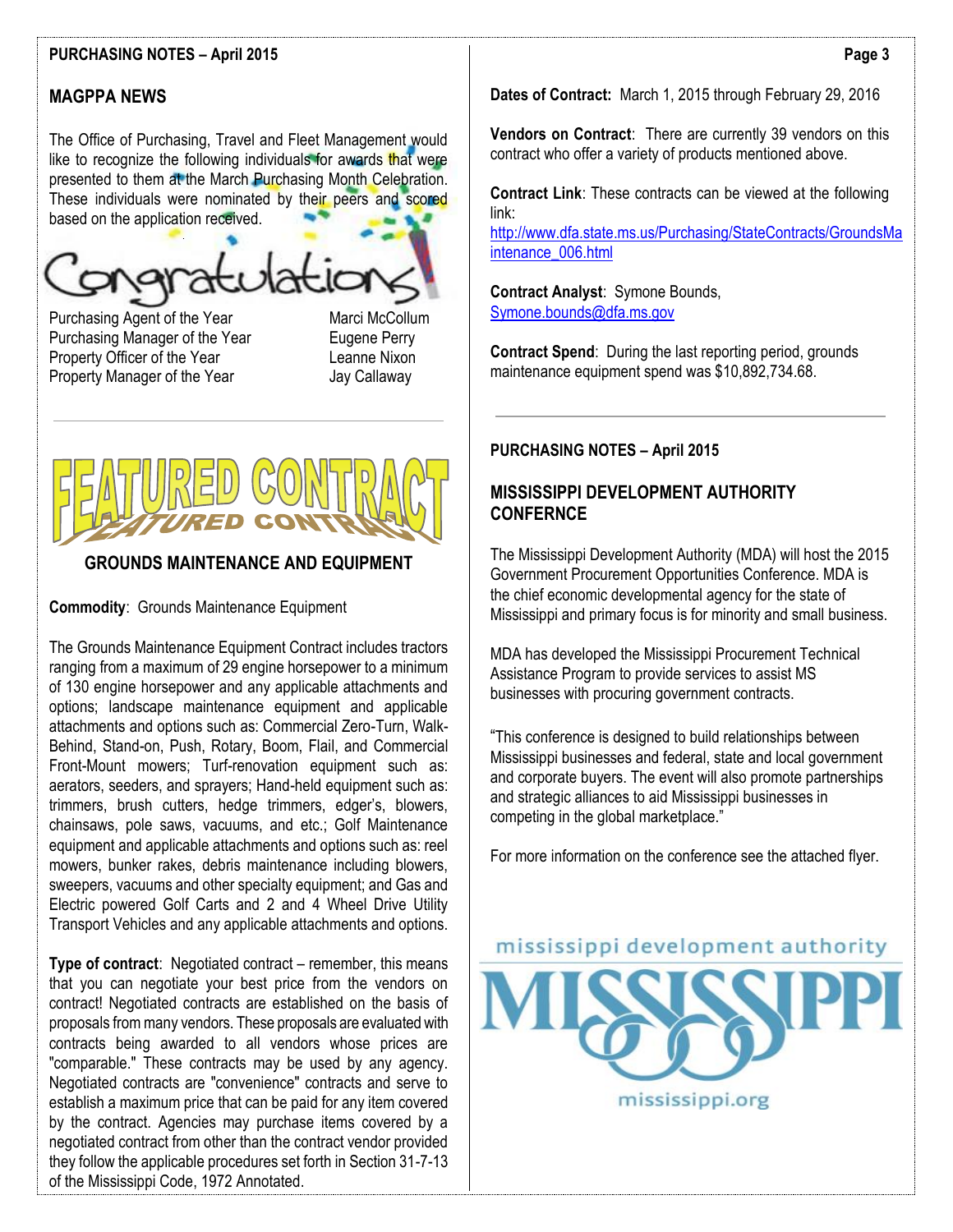# The Office of Purchasing, Travel and Fleet Management

# Monica Ritchie, Director, OPTFM Michael Cook, Director, OPT

Yolanda Thurman Ashley Harrell Carolyn Jenkins Regina Irvin Laurie Pierce James Brabston Ryan Jones Ross Campbell, Director of Marketing and Audit Brenda Carpenter Symone Bounds Ramona Jones Wayne Cranford, Director, Bureau of Fleet Management Billy Beard